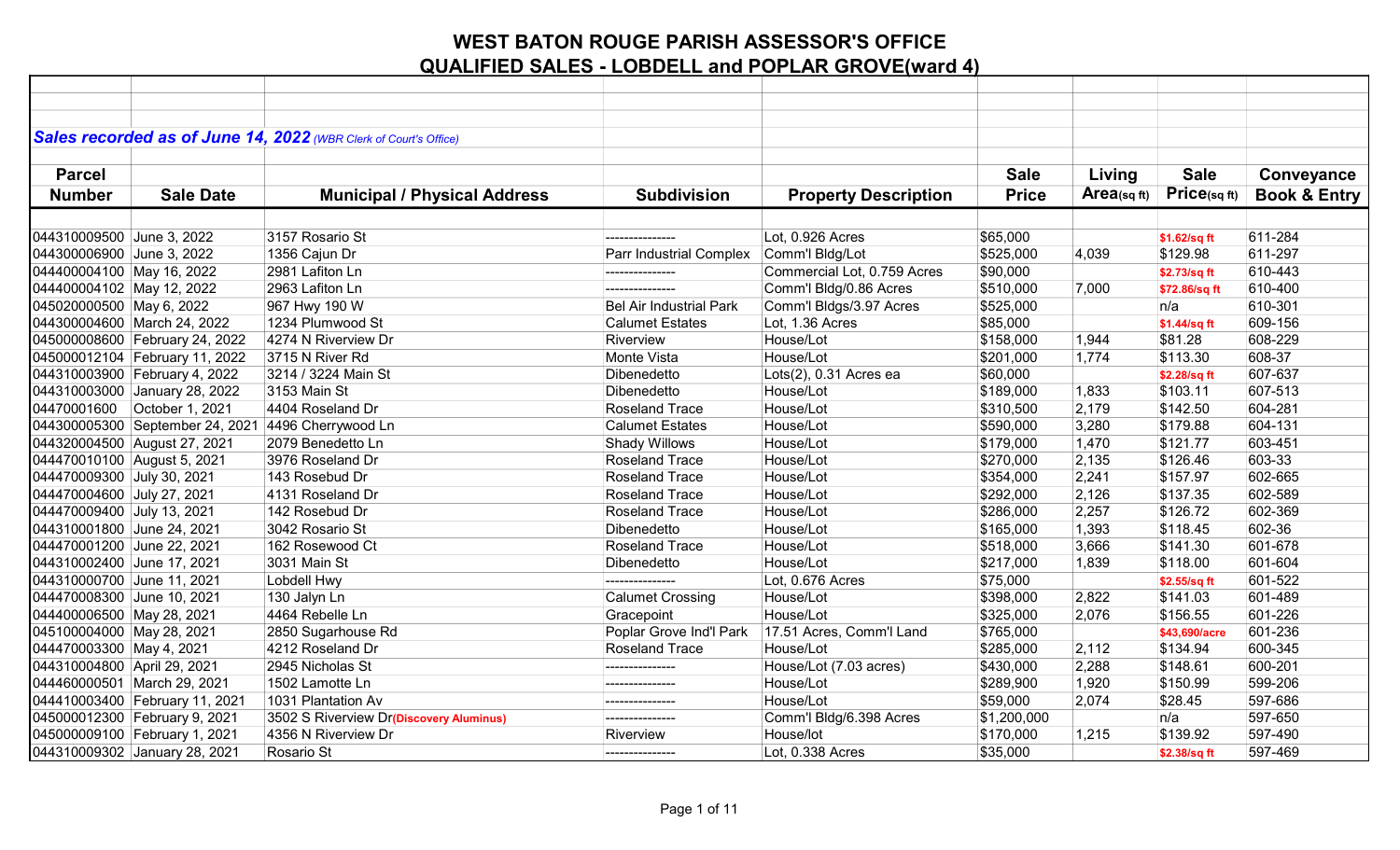|                             |                                                 | Sales recorded as of June 14, 2022 (WBR Clerk of Court's Office) |                          |                             |              |             |                |                         |
|-----------------------------|-------------------------------------------------|------------------------------------------------------------------|--------------------------|-----------------------------|--------------|-------------|----------------|-------------------------|
|                             |                                                 |                                                                  |                          |                             |              |             |                |                         |
| <b>Parcel</b>               |                                                 |                                                                  |                          |                             | <b>Sale</b>  | Living      | <b>Sale</b>    | Conveyance              |
| <b>Number</b>               | <b>Sale Date</b>                                | <b>Municipal / Physical Address</b>                              | <b>Subdivision</b>       | <b>Property Description</b> | <b>Price</b> | Area(sq ft) | Price(sqft)    | <b>Book &amp; Entry</b> |
|                             |                                                 |                                                                  |                          |                             |              |             |                |                         |
|                             | 045000011600 January 7, 2021                    | 1431 Hwy 190 W                                                   | ---------------          | House/Mobile Homes(2)/Lot   | \$250,000    |             | n/a            | 597-221                 |
|                             |                                                 | $045100001602$ December 17, 2020 Hwy 1 N(Air Liquide plant site) |                          | 15.0 Acres, Industrial Land | \$2,320,000  |             | \$154,667/acre | 596-453                 |
|                             |                                                 | 045000007400 December 16, 2020 4213 N Riverview Rd               | Riverview                | Mobile Home/Lot             | \$55,000     |             | n/a            | 596-377                 |
|                             | 0444000003201December 4, 2020                   | 2814 Lafiton Ln                                                  |                          | Mobile Home/Lot             | \$65,000     |             | n/a            | 596-253                 |
|                             | 044470010100 November 6, 2020                   | 3976 Roseland Dr                                                 | <b>Roseland Trace</b>    | House/Lot                   | \$240,000    | 2,135       | \$112.41       | 595-470                 |
|                             | 044300006600 November 6, 2020                   | 4436 Cherrywood Ln                                               | <b>Calumet Estates</b>   | Lot, 1.66 Acres             | \$80,000     |             | \$1.11/sq ft   | 595-476                 |
|                             | 044470002100 October 14, 2020                   | 4325 Roseland Dr                                                 | <b>Roseland Trace</b>    | Lot, 0.474 Acres            | \$50,000     |             | \$2.43/sq ft   | 594-689                 |
|                             | 044470000900 September 15, 2020 163 Rosewood Ct |                                                                  | <b>Roseland Trace</b>    | House/Lot                   | \$297,500    | 2,257       | \$131.81       | 594-196                 |
|                             | 044310009500 August 31, 2020                    | Rosario St                                                       | ---------------          | Lot, 0.926 Acres            | \$65,000     |             | \$1.62/sq ft   | 593-630                 |
|                             | 045000005901 August 7, 2020                     | 1815 Hwy 190                                                     | Tournoir                 | Comm'l Bldg/Lot             | \$35,000     |             | n/a            | 593-336                 |
| 044400003400 June 23, 2020  |                                                 | 2712 Lafiton Ln                                                  | ---------------          | House/Lot                   | \$100,000    | 1,080       | \$92.59        | 592-46                  |
| 045000010800 June 15, 2020  |                                                 | 3734 S Riverview Dr                                              | ---------------          | Mobile Home Park            | \$250,000    |             | n/a            | 591-657                 |
| 044310009700 May 14, 2020   |                                                 | 3243 Rosario St                                                  | ---------------          | Lot, 0.52 Acres             | \$46,000     |             | \$2.03/sq ft   | 591-170                 |
| 044310000300 May 12, 2020   |                                                 | 3146 Lobdell Hwy                                                 |                          | 4.69 Acres                  | \$500,000    |             | \$2.45/sq ft   | 591-145                 |
|                             | 044300006300 March 25, 2020                     | 4437 Cherrywood St                                               | <b>Calumet Estates</b>   | House/Lot                   | \$427,025    | 5,141       | \$83.06        | 590-275                 |
|                             | 045100003800 January 27, 2020                   | 2701 N River Rd                                                  | Poplar Grove Ind'l Park  | Lot, 6.50 Acres             | \$420,000    |             | \$1.48 sq ft   | 589-75                  |
|                             | 045000007401 November 14, 2019 N Riverview Rd   |                                                                  | Riverview                | Lot, 0.286 Acres            | \$2,000      |             | \$0.16/sq ft   | 587-214                 |
|                             | 044400007100 October 23, 2019                   | 4379 Rosedale Rd                                                 | Gracepoint               | House/Lot                   | \$287,000    | 1,913       | \$150.03       | 586-648                 |
|                             | 044320000100 October 1, 2019                    | 3124 Hwy 190 W                                                   | ---------------          | Mobile Home/Lot             | \$73,000     | 931         | \$78.41        | 586-272                 |
|                             | 045020003800 September 19, 2019 3924 N River Rd |                                                                  | <b>Belair Plantation</b> | House/Lot                   | \$295,000    | 2,533       | \$116.46       | 586-110                 |
|                             | 044460000601 September 4, 2019                  | 219 Cane Row Ln                                                  |                          | 7 Acres                     | \$35,000     |             | \$5.000/acre   | 585-555                 |
|                             | 045000010500 August 20, 2019                    | 1646 Hwy 190 W                                                   | Viola Plantation         | Comm'l Bldg/Lot             | \$150,000    |             | n/a            | 585-295                 |
|                             | 044300005800 August 8, 2019                     | 4487 Cherrywood Ln                                               | <b>Calumet Estates</b>   | Lot, 1.83 Acres             | \$81,500     |             | \$1.02/sq ft   | 585-118                 |
| 044400000800 July 12, 2019  |                                                 | 3725 Kahns Rd                                                    |                          | 4 Acres                     | \$20,000     |             | \$5,000/acre   | 584-452                 |
| 044310002101 June 25, 2019  |                                                 | 3022 Rosario St                                                  | Dibenedetto              | House/Lot                   | \$243,000    | 1,968       | \$123.48       | 584-230                 |
| 044470001600 June 25, 2019  |                                                 | 4404 Roseland Dr                                                 | Roseland Trace           | House/Lot                   | \$274,900    | 2,179       | \$126.16       | 584-240                 |
| 044320001400 June 7, 2019   |                                                 | 2090 Dibenedetto Ln                                              | Dibenedetto              | Mobile Home/Lot             | \$60,000     | 980         | \$61.22        | 583-259                 |
| 044310001200 May 13, 2019   |                                                 | 3216 Rosario St                                                  | Dibenedetto              | House/Lot                   | \$149,000    | 1,475       | \$101.02       | 582-400                 |
| 044310002100 May 10, 2019   |                                                 | 3032 Ross St                                                     | Dibenedetto              | House/Lot                   | \$145,000    | 1,812       | \$80.02        | 582-372                 |
| 044310005200 May 2, 2019    |                                                 | 2954 Main St                                                     | Dibenedetto              | House/Lot                   | \$147,000    | 1,612       | \$91.19        | 582-246                 |
| 044300006700 April 23, 2019 |                                                 | 4426 Cherrywood St                                               | <b>Calumet Estates</b>   | Lot, 1.68 Acres             | \$76,500     |             | \$1.04/sq ft   | 582-27                  |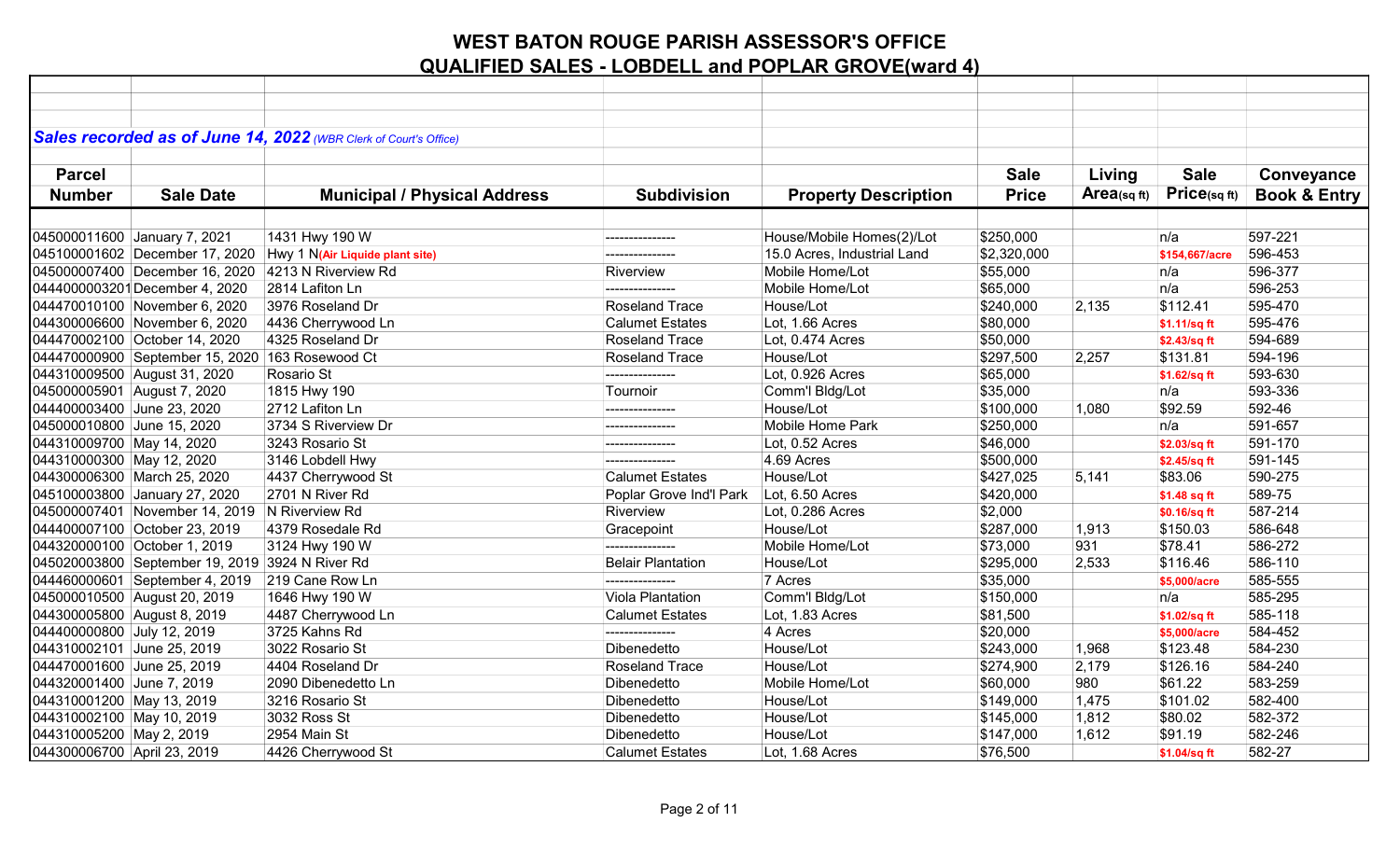|                             |                                | Sales recorded as of June 14, 2022 (WBR Clerk of Court's Office) |                           |                                |              |                   |                   |                         |
|-----------------------------|--------------------------------|------------------------------------------------------------------|---------------------------|--------------------------------|--------------|-------------------|-------------------|-------------------------|
|                             |                                |                                                                  |                           |                                |              |                   |                   |                         |
| <b>Parcel</b>               |                                |                                                                  |                           |                                | <b>Sale</b>  | Living            | <b>Sale</b>       | Conveyance              |
| <b>Number</b>               | <b>Sale Date</b>               | <b>Municipal / Physical Address</b>                              | <b>Subdivision</b>        | <b>Property Description</b>    | <b>Price</b> | $Area_{(sq\,ft)}$ | Price(sqft)       | <b>Book &amp; Entry</b> |
|                             |                                |                                                                  |                           |                                |              |                   |                   |                         |
| 044330000200 April 11, 2019 |                                | 3790 Kahns Rd                                                    |                           | 11 Acres                       | \$360,000    |                   | \$32,727/acre     | 581-516                 |
|                             | 044410008400 March 26, 2019    | 1396 W Parkway Dr                                                | ---------------           | House/Lot                      | \$65,000     | 1,027             | \$63.29           | 581-181                 |
|                             | 044320005000 February 28, 2019 | 2012 Benedetto Ln                                                | <b>Shady Willows</b>      | House/Lot                      | \$129,000    | 1,072             | \$120.34          | 580-486                 |
|                             | 044300006900 February 27, 2019 | 1356 Cajun Dr                                                    | Parr Industrial Complex   | 0.82 Acres Comm'l Lot          | \$38,000     |                   | \$1.02/sq ft      | 580-440                 |
|                             | 044470002900 February 19, 2019 | 4252 Roseland Dr                                                 | <b>Roseland Trace</b>     | House/Lot                      | \$325,000    | 2,617             | \$124.19          | 580-325                 |
|                             | 044470002200 February 4, 2019  | 4345 Roseland Dr                                                 | <b>Roseland Trace</b>     | House/Lot                      | \$305,000    | 2,558             | \$119.23          | 580-121                 |
|                             | 044410001401 December 3, 2018  | 1390 W Parkway Dr                                                | ---------------           | House/Lot                      | \$85,000     | 1,407             | \$60.41           | 578-562                 |
|                             | 044310009600 December 3, 2018  | 3223 Rosario St                                                  |                           | Lot, 0.96 Acres                | \$65,000     |                   | \$1.55/sq ft      | 578-569                 |
|                             | 045000000103 November 21, 2018 | Hwy 190 W(1 mile E of Lobdell Overpass)                          | <b>Belmont Plantation</b> | 43.878 Acres                   | \$900,000    |                   | \$20,511/acre     | 578-463                 |
|                             | 044330002700 October 25, 2018  | Kahns Rd                                                         | ---------------           | 7.41 Acres                     | \$21,000     |                   | \$2,834/acre      | 578-163                 |
|                             | 044310004100 October 22, 2018  | 3142 Main St                                                     | Dibenedetto               | House/Lot                      | \$135,000    | 1,393             | \$96.91           | 578-95                  |
|                             | 045000010700 October 3, 2018   | 1717 Hwy 190 W                                                   | ---------------           | 1.63 Acres, Comm'l Land        | \$80,000     |                   | \$1.12/sq ft      | 577-548                 |
|                             | 044400004100 August 22, 2018   | 2981 Lafiton Ln                                                  |                           | 0.759 Acres, Comm'l Land       | \$25,000     |                   | \$0.76/sq ft      | 576-478                 |
|                             | 044410001501 August 21, 2018   | 1399 W Parkway Dr                                                | ---------------           | Lot, 0.29 Acres                | \$5,395      |                   | \$0.43/sq ft      | 576-458                 |
|                             | 044400003900 August 7, 2018    | 2927 Lafiton Ln                                                  | ---------------           | Lot, 1.26 Acres                | \$85,000     |                   | \$1.54/sq ft      | 576-267                 |
| 045000012104 July 30, 2018  |                                | 3715 N River Rd                                                  | Monte Vista               | House/Lot                      | \$177,500    | 1,774             | \$100.06          | 576-60                  |
| 044470011000 July 23, 2018  |                                | 4053 Roseland Dr                                                 | <b>Roseland Trace</b>     | Lot, 0.34 Acres                | \$43,500     |                   | \$2.93/sq ft      | 575-623                 |
| 044470000100 July 19, 2018  |                                | 4550 Rosedale Rd                                                 | <b>Roseland Trace</b>     | House/Lot                      | \$325,000    | 2,604             | \$124.81          | 575-603                 |
| 044300006500 July 3, 2018   |                                | 4446 Cherrywood St                                               | <b>Calumet Estates</b>    | Lot, 1.677 Acres               | \$73,400     |                   | \$1.00/sq ft      | 575-310                 |
| 044310003500 May 31, 2018   |                                | 2948 Lydia St                                                    | Dibenedetto               | House/Lot                      | \$270,000    | 2,860             | \$94.41           | 574-299                 |
| 044460000800 May 30, 2018   |                                | 3429 Kahns Rd                                                    | ---------------           | Mobile Home/Lot                | \$28,000     | 896               | \$31.25           | 574-140                 |
| 044310005900 May 16, 2018   |                                | 3011 Ross St                                                     | Dibenedetto               | House/Lot                      | \$180,000    | 2,375             | \$75.79           | 573-590                 |
| 044470010900 May 1, 2018    |                                | 4043 Roseland Dr                                                 | <b>Roseland Trace</b>     | House/Lot                      | \$288,000    | 2,493             | \$115.52          | 573-255                 |
|                             | 044400005400 February 9, 2018  | Lobdell Hwy / Rosedale Rd                                        | --------------            | 66.61 Acres, Agricultural Land | \$2,350,000  |                   | \$35,280/acre     | 571-363                 |
|                             | 045100003300 January 26, 2018  | Hwy 1 N(corner of Hwy 1 N & Safe Energy Dr)                      |                           | 5.37 Acres, Industrial Land    | \$350,000    |                   | \$1.49/sq ft      | 571-112                 |
|                             | 044330001800 December 18, 2017 | Kahns Rd                                                         | ---------------           | 7.39 Acres                     | \$7,000      |                   | <b>\$947/acre</b> | 569-479                 |
|                             |                                | 044300004200 December 11, 2017 4535 Cherrywood St                | <b>Calumet Estates</b>    | House/Lot                      | \$580,000    | 5,814             | \$99.76           | 569-401                 |
|                             |                                | 044300003400 November 15, 2017 4544 Cherrywood St                | <b>Calumet Estates</b>    | House/Lot                      | \$460,000    | 4,212             | \$109.21          | 569-107                 |
|                             | 044310001500 October 18, 2017  | 3134 Rosario St                                                  | Dibenedetto               | Lot, 0.50 Acres                | \$38,000     |                   | \$1.72/sq ft      | 568-310                 |
|                             | 045000012108 October 12, 2017  | N River Rd                                                       | Monte Vista               | 3.56 Acres                     | \$17,500     |                   | \$4,915.73/acre   | 568-235                 |
|                             | 044310001200 October 9, 2017   | 3216 Rosario St                                                  | Dibenedetto               | House/Lot                      | \$125,000    | 1,475             | \$84.75           | 568-127                 |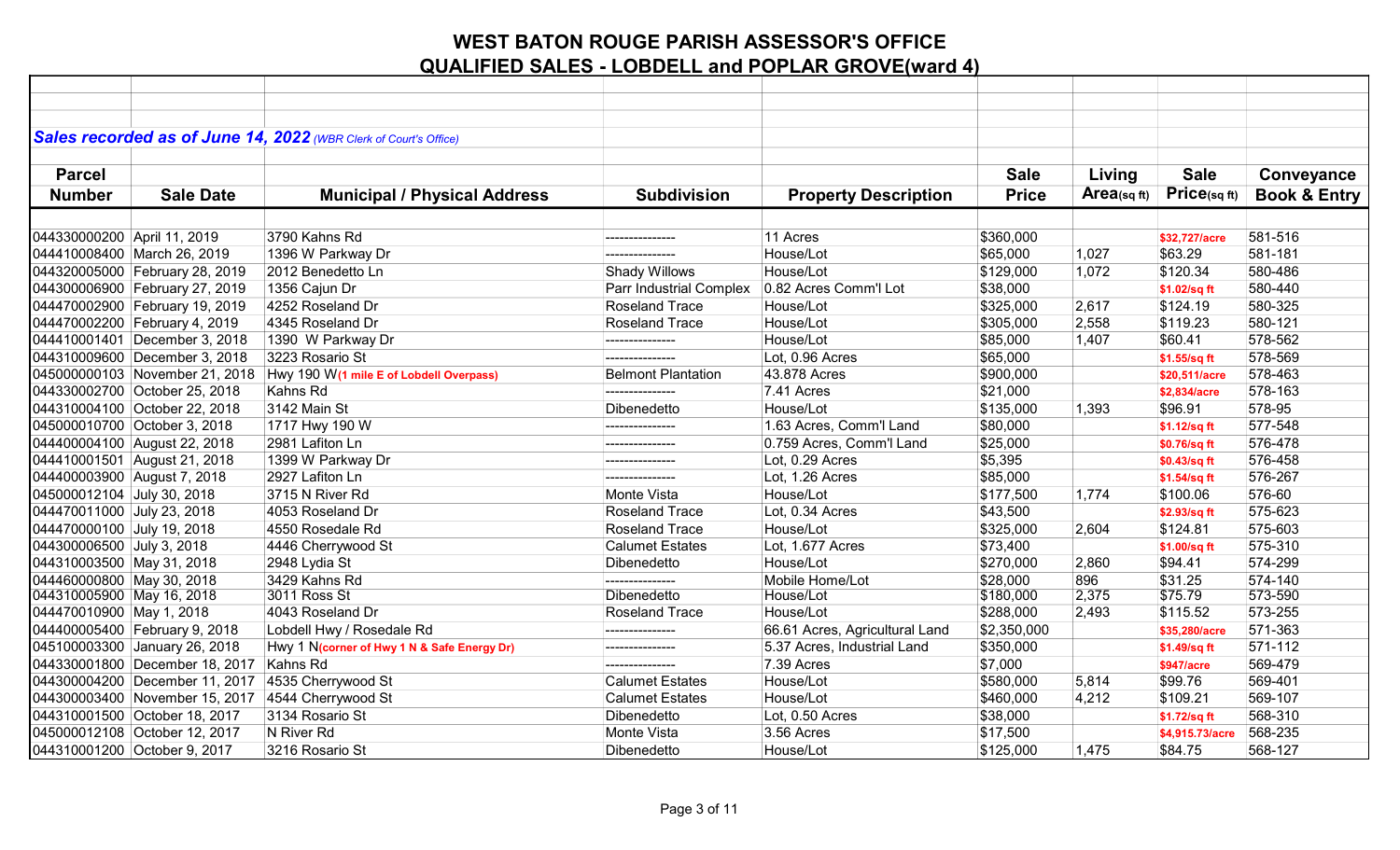|                             |                                                   | Sales recorded as of June 14, 2022 (WBR Clerk of Court's Office)               |                               |                                 |              |            |               |                         |
|-----------------------------|---------------------------------------------------|--------------------------------------------------------------------------------|-------------------------------|---------------------------------|--------------|------------|---------------|-------------------------|
|                             |                                                   |                                                                                |                               |                                 |              |            |               |                         |
| <b>Parcel</b>               |                                                   |                                                                                |                               |                                 | <b>Sale</b>  | Living     | <b>Sale</b>   | Conveyance              |
| <b>Number</b>               | <b>Sale Date</b>                                  | <b>Municipal / Physical Address</b>                                            | <b>Subdivision</b>            | <b>Property Description</b>     | <b>Price</b> | Area(sqft) | Price(sq ft)  | <b>Book &amp; Entry</b> |
|                             |                                                   |                                                                                |                               |                                 |              |            |               |                         |
|                             | 044310005700 September 22, 2017 2913 Main St      |                                                                                | <b>DiBenedetto</b>            | House/Lot                       | \$257,000    | 1,814      | \$141.68      | 567-542                 |
|                             | 045010002502 August 24, 2017                      | 350 Bridgeside Rd                                                              | <b>Belair Industrial Park</b> | Comm'l Bldg/4.53 Acres          | \$450,000    | 6,000      | n/a           | 567-5                   |
| 045010001402 July 20, 2017  |                                                   | 1236 Hwy 190 W(Red Rocket Fireworks)                                           | <b>Belair Industrial Park</b> | Comm'l Bldg/2.20 Acres          | \$487,500    | 9,440      | n/a           | 565-620                 |
| 045000009611 June 26, 2017  |                                                   | 1534 Hwy 190 W (Dude's MHP)                                                    | Viola Plantation              | <b>Mobile Home Park</b>         | \$750,000    |            | n/a           | 565-153                 |
| 045000010100 June 26, 2017  |                                                   | 1534 Hwy 190 W(Dude's MHP)                                                     | Viola Plantation              | <b>Mobile Home Park</b>         | \$750,000    |            | n/a           | 565-153                 |
| 045000009310 June 26, 2017  |                                                   | 1534 Hwy 190 W (Dude's MHP)                                                    | Viola Plantation              | Mobile Home Park                | \$750,000    |            | n/a           | 565-153                 |
| 045000010000 June 26, 2017  |                                                   | 1534 Hwy 190 W (Dude's MHP)                                                    | Viola Plantation              | Mobile Home Park                | \$750,000    |            | n/a           | 565-153                 |
| 044470008100 June 16, 2017  |                                                   | 110 Jalyn Ln                                                                   | <b>Calumet Crossing</b>       | Lot, 0.764 Acres                | \$63,500     |            | \$1.90/sq ft  | 565-38                  |
| 044470009900 June 15, 2017  |                                                   | 4046 Roseland Dr                                                               | Roseland Trace                | Lot, 0.318 Acres                | \$45,000     |            | \$3.24/sq ft  | 565-1                   |
| 044320004300 May 31, 2017   |                                                   | 2115 Benedetto Ln                                                              | Shady Willows                 | House/Lot                       | \$156,720    | 1,326      | \$118.19      | 564-225                 |
| 045000009607 May 22, 2017   |                                                   | 5227 N River Rd                                                                |                               | Comm'l Land/ Bldg               | \$475,000    |            | n/a           | 564-51                  |
| 044330001800 May 18, 2017   |                                                   | Kahns Rd                                                                       | ---------------               | 7.393 Acres                     | \$6,000      |            | \$811.57/acre | 564-20                  |
| 044300000800 April 25, 2017 |                                                   | 2622 Hwy 190 W                                                                 |                               | Comm'l Bldg/Lot                 | \$98,000     |            | n/a           | 563-246                 |
|                             | 045100000205 March 15, 2017                       | 3241 N River Rd                                                                | Poplar Grove Plantation       | House/Lot                       | \$390,625    | 2,678      | \$145.86      | 561-551                 |
|                             | 044460003000 February 10, 2017                    | 1585 Ewing Ln                                                                  |                               | Mobile Home/Land                | \$19,000     | 1,207      | \$15.74       | 560-661                 |
|                             | 045010000901 January 12, 2017                     | 4205 Holloway Rd                                                               | <b>Belair Industrial Park</b> | 0.829 Acres, Comm'l Land        | \$79,307     |            | \$2.19/sq ft  | 560-157                 |
|                             |                                                   | 044300003900 December 27, 2016 4720 Cherrywood St                              | <b>Calumet Estates</b>        | House/Lot                       | \$350,000    | 3,315      | \$105.58      | 559-567                 |
|                             | 044400003801 December 22, 2016 2845 Lafiton Ln    |                                                                                |                               | Comm'l Bldg/Land                | \$85,000     |            | n/a           | 559-554                 |
|                             |                                                   | 045000014000 December 19, 2016 S Riverview Rd & Safe Way Dr                    | Monte Vista                   | 18.979 Acres, Agricultural Land | \$1,138,740  |            | \$1.37/sq ft  | 559-504                 |
|                             |                                                   | 045100001601 December 16, 2016 Hwy 1 N(adjacent to USA Rail Terminal property) | Poplar Grove Plantation       | 69.04 Acres, Agricultural Land  | \$2,761,600  |            | \$0.91/sq ft  | 559-422                 |
|                             | 044300006900 December 13, 2016 1356 Cajun Dr      |                                                                                | Parr Industrial Complex       | 0.80 Acres, Comm'l Land         | \$39,000     |            | \$1.12/sq ft  | 559-312                 |
|                             | 044470000400 December 1, 2016                     | 4520 Rosedale Rd                                                               | Roseland Trace                | House/Lot                       | \$269,900    | 2,527      | \$106.81      | 559-142                 |
|                             | 044460003200 November 21, 2016 1555 Ewing Ln      |                                                                                | ---------------               | Mobile Home/Lot                 | \$75,000     | 1,738      | \$43.15       | 559-41                  |
|                             | 044310000200 November 14, 2016 1690 Plantation Av |                                                                                | ---------------               | House/Lot                       | \$125,000    | 1,011      | \$123.64      | 558-643                 |
|                             | 044310009800 November 10, 2016 Rosario St         |                                                                                |                               | Lot, 0.534 Acres                | \$44,000     |            | \$1.89/sq ft  | 558-629                 |
|                             | 045100000607 October 3, 2016                      | 2434 Lafiton Ln                                                                | ---------------               | House/Lot                       | \$187,750    | 1,622      | \$115.75      | 557-621                 |
|                             |                                                   | 044300006600 September 23, 2016 4436 Cherrywood Ln                             | <b>Calumet Estates</b>        | Lot, 1.66 Acres                 | \$58,000     |            | \$0.80/sq ft  | 557-465                 |
|                             | 044310000600 September 13, 2016 3133 Rosario St   |                                                                                |                               | House/Lot                       | \$200,000    | 2,379      | \$84.07       | 557-264                 |
|                             | 044310004300 September 2, 2016 2941 Lydia St      |                                                                                |                               | House/Lot                       | \$295,000    | 5,234      | \$56.36       | 557-88                  |
|                             | 045000009308 August 26, 2016                      | 5343 N River Rd                                                                | ---------------               | 3.31 Acres                      | \$100,000    |            | \$0.69/sq ft  | 556-625                 |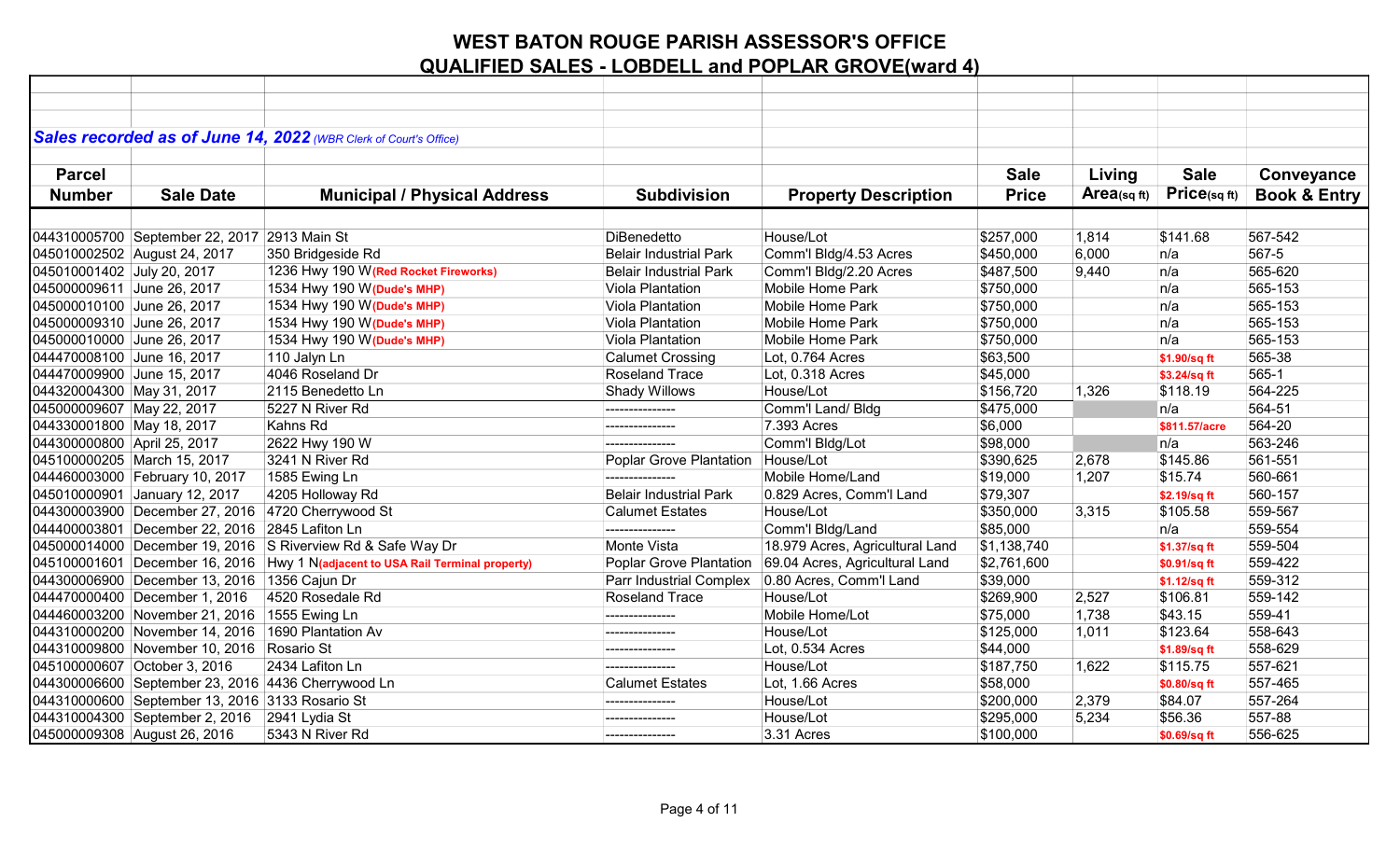|                             |                                | Sales recorded as of June 14, 2022 (WBR Clerk of Court's Office) |                               |                             |              |             |               |                         |
|-----------------------------|--------------------------------|------------------------------------------------------------------|-------------------------------|-----------------------------|--------------|-------------|---------------|-------------------------|
|                             |                                |                                                                  |                               |                             |              |             |               |                         |
| <b>Parcel</b>               |                                |                                                                  |                               |                             | <b>Sale</b>  | Living      | <b>Sale</b>   | Conveyance              |
| <b>Number</b>               | <b>Sale Date</b>               | <b>Municipal / Physical Address</b>                              | <b>Subdivision</b>            | <b>Property Description</b> | <b>Price</b> | Area(sq ft) | Price(sqft)   | <b>Book &amp; Entry</b> |
|                             |                                |                                                                  |                               |                             |              |             |               |                         |
| 044470004300 July 29, 2016  |                                | 4101 Roseland Dr                                                 | <b>Roseland Trace</b>         | House/Lot                   | \$259,700    | 2,230       | \$116.46      | 556-253                 |
| 045000007400 July 18, 2016  |                                | 4213 N Riverview Rd                                              | Riverview                     | Mobile Home/Lot             | \$16,500     | 1,376       | \$11.99       | 556-123                 |
| 044300005600 July 14, 2016  |                                | 4466 Cherrywood Ln                                               | <b>Calumet Estates</b>        | Lot, 1.74 Acres             | \$56,000     |             | \$0.74/sq ft  | 556-63                  |
| 044470000200 July 13, 2016  |                                | 4540 Rosedale Rd                                                 | <b>Roseland Trace</b>         | House/Lot                   | \$285,000    | 2,254       | \$126.44      | 556-16                  |
| 045020004200 July 5, 2016   |                                | 4029 N River Rd                                                  | <b>Belair Plantation</b>      | House/Lot                   | \$289,000    | 2,913       | \$99.21       | 555-554                 |
| 044300004600 June 28, 2016  |                                | 1234 Plumwood St                                                 | <b>Calumet Estates</b>        | Lot, 1.36 Acres             | \$55,000     |             | \$0.93/sq ft  | 555-460                 |
| 044320005500 June 23, 2016  |                                | 2104 Benedetto Ln                                                | <b>Shady Willows</b>          | House/Lot                   | \$157,000    | 1,595       | \$98.43       | 555-408                 |
| 044300006500 June 23, 2016  |                                | 4446 Cherrywood Ln                                               | <b>Calumet Estates</b>        | Lot, 1.65 Acres             | \$55,000     |             | \$0.77/sq ft  | 555-415                 |
| 044400003800 June 17, 2016  |                                | 2857 Lafiton Ln                                                  | ---------------               | House/Lot                   | \$302,780    | 2,523       | \$120.01      | 555-294                 |
| 044300005000 June 2, 2016   |                                | 4524 Cherrywood Ln                                               | <b>Calumet Estates</b>        | Lot, 1.67 Acres             | \$52,000     |             | \$0.71/sq ft  | 555-80                  |
| 045000009201 May 31, 2016   |                                | 4376 N Riverview Rd                                              | Riverview                     | House/Lot                   | \$133,000    | 1,234       | \$107.78      | 554-670                 |
| 044300004300 May 31, 2016   |                                | 1235 Plumwood St                                                 | <b>Calumet Estates</b>        | Lot, 1.71 Acres             | \$56,000     |             | \$0.75/sq ft  | 554-686                 |
| 044320005600 May 9, 2016    |                                | 2114 Benedetto Ln                                                | <b>Shady Willows</b>          | House/Lot                   | \$145,000    | 1,564       | \$92.71       | 554-183                 |
| 045020004200 May 6, 2016    |                                | 4029 N River Rd                                                  | <b>Belair Plantation</b>      | House/Lot                   | \$241,500    | 2,913       | \$82.90       | 554-170                 |
| 045000009304 May 3, 2016    |                                | 5613 N River Rd                                                  |                               | House/Lot                   | \$232,000    | 2,923       | \$79.37       | 554-70                  |
| 044320004000 May 3, 2016    |                                | 2207 Benedetto Ln                                                | <b>Shady Willows</b>          | House/Lot                   | \$156,000    | 1,420       | \$109.86      | 554-73                  |
| 044300005100 April 25, 2016 |                                | 4514 Cherrywood Ln                                               | <b>Calumet Estates</b>        | Lot, 1.69 Acres             | \$53,000     |             | \$0.72/sq ft  | 553-563                 |
| 044300004900 April 19, 2016 |                                | 4534 Cherrywood Ln                                               | <b>Calumet Estates</b>        | Lot, 1.63 Acres             | \$55,000     |             | \$0.77/sq ft  | 553-442                 |
| 044300006200 April 19, 2016 |                                | 4447 Cherrywood Ln                                               | <b>Calumet Estates</b>        | Lot, 1.47 Acres             | \$55,000     |             | \$0.85/sq ft  | 553-452                 |
| 044300004400 March 31, 2016 |                                | 1225 Plumwood St                                                 | <b>Calumet Estates</b>        | Lot, 1.7 Acres              | \$56,000     |             | \$0.75/sq ft  | 553-176                 |
| 044400003201 March 21, 2016 |                                | 2814 Lafiton Ln                                                  |                               | Mobile Home/Lot             | \$31,500     |             | n/a           | 553-16                  |
| 044320004600 March 15, 2016 |                                | 2069 Benedetto Ln                                                | <b>Shady Willows</b>          | House/Lot                   | \$145,000    | 1,397       | \$103.79      | 552-627                 |
| 044320004600 March 15, 2016 |                                | 2069 Benedetto Ln                                                | <b>Shady Willows</b>          | House/Lot                   | \$145,000    | 1,397       | \$103.79      | 552-631                 |
| 044310005700 March 15, 2016 |                                | 2913 Main St                                                     | Dibenedetto                   | House/Lot                   | \$30,000     |             | n/a           | 552-643                 |
| 045000012103 March 4, 2016  |                                | 3711 N River Rd                                                  | Monte Vista                   | House/ 5.85 Acres           | \$272,000    | 2,858       |               | 552-467                 |
| 044400003200 March 1, 2016  |                                | 2840 Lafiton Ln                                                  |                               | House/Lot                   | \$147,000    | 1,478       | \$99.46       | 552-392                 |
|                             | 044300005800 February 26, 2016 | 4487 Cherrywood Ln                                               | <b>Calumet Estates</b>        | Lot, 1.873 Acres            | \$57,500     |             | \$0.72/sq ft  | 552-332                 |
|                             | 045100001800 February 10, 2016 | 1471 Safe Energy Dr                                              | Poplar Grove Plantation       | 29.7 Acres, Industrial Land | \$683,100    |             | \$12,899/acre | 552-89                  |
|                             | 045100004400 January 28, 2016  | 1472 Safe Energy Dr                                              | ---------------               | 6.42 Acres, Industrial Land | \$139,200    |             | \$21,682/acre | 551-366                 |
|                             | 045010002000 January 27, 2016  | 838 Hwy 190 W                                                    | <b>Belair Industrial Park</b> | 4.59 Acres, Industrial Land | \$205,000    |             | \$44,662/acre | 551-341                 |
|                             | 045100002000 January 19, 2016  | 1259 Safe Energy Dr                                              | Poplar Grove Plantation       | Comm'l Bldg/10.1 Acres      | \$1,700,000  |             | n/a           | 551-199                 |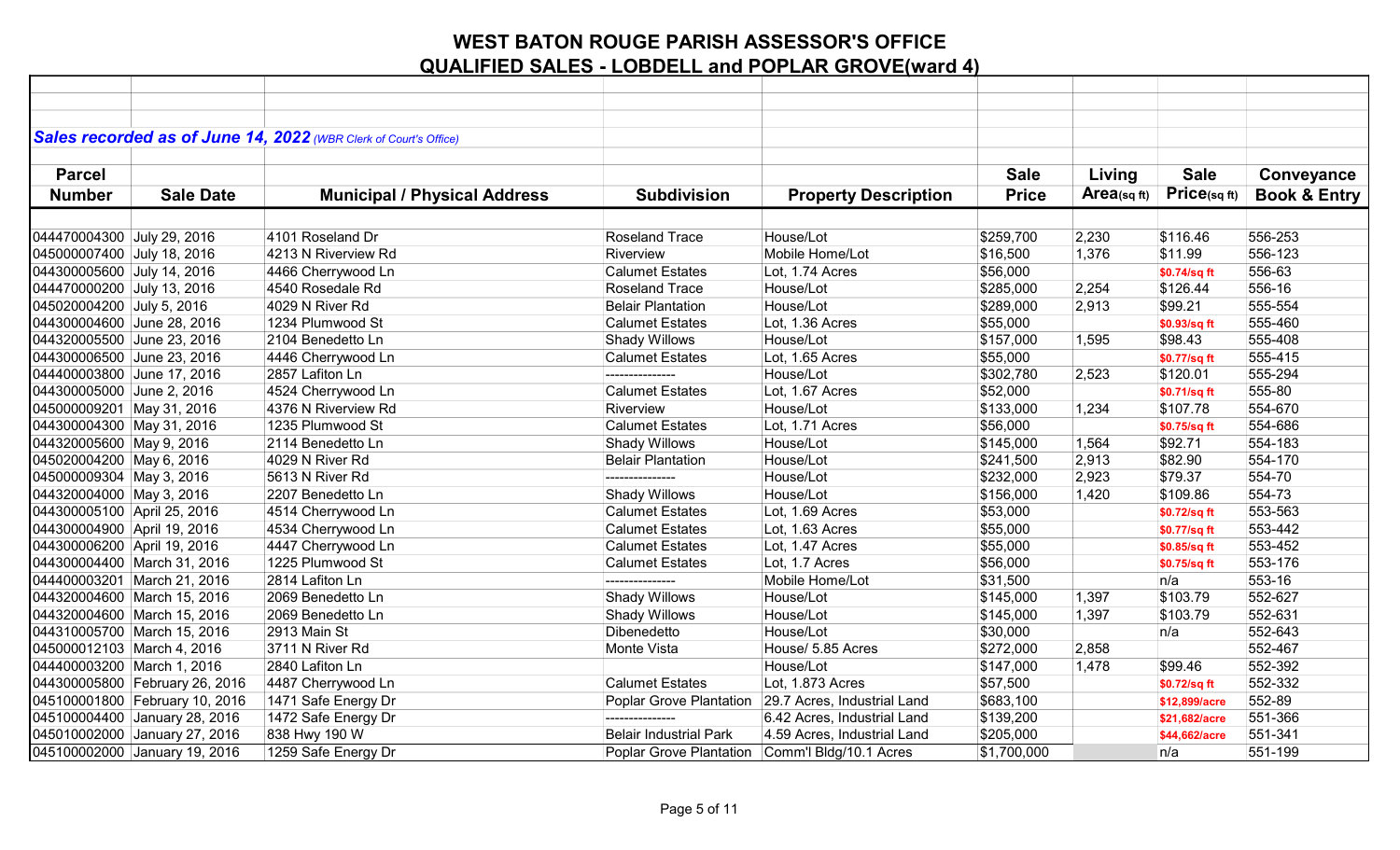|               |                               | Sales recorded as of June 14, 2022 (WBR Clerk of Court's Office) |                             |                             |              |             |                   |                         |
|---------------|-------------------------------|------------------------------------------------------------------|-----------------------------|-----------------------------|--------------|-------------|-------------------|-------------------------|
|               |                               |                                                                  |                             |                             |              |             |                   |                         |
| <b>Parcel</b> |                               |                                                                  |                             |                             | <b>Sale</b>  | Living      | <b>Sale</b>       | Conveyance              |
| <b>Number</b> | <b>Sale Date</b>              | <b>Municipal / Physical Address</b>                              | <b>Subdivision</b>          | <b>Property Description</b> | <b>Price</b> | Area(sq ft) | $Price_{(sq ft)}$ | <b>Book &amp; Entry</b> |
|               |                               |                                                                  |                             |                             |              |             |                   |                         |
|               | 045000005500 January 15, 2016 | 4032 Mulatto Bend Rd                                             | Tournoir                    | Lot, 0.136 Acres            | \$6,500      |             | $$1.10/sq$ ft     | 551-180                 |
|               | 044300005200 January 8, 2016  | 4504 Cherrywood Ln                                               | <b>Calumet Estates</b>      | Lot, 1.83 Acres             | \$52,500     |             | $$0.65/sq$ ft     | $551-100$               |
|               | 045020000300 January 4, 2016  | 991 Hwy 190 W (formerly Superior Scrap)                          | Belair Industrial Park      | Comm'l Bldgs/11.33 Acres    | \$1,460,000  |             | n/a               | $551-15$                |
|               | 044400003402 December 1, 2015 | 2662 Lafiton Ln                                                  |                             | House/Lot                   | \$192,000    | 1,554       | \$123.55          | 550-302                 |
|               | 044320004400 October 27, 2015 | 2105 Benedetto Ln                                                | Shady Willows               | House/Lot                   | \$152,000    | 1,368       | \$111.11          | 549-409                 |
|               | 044300002100 October 12, 2015 | 7845 N River Rd                                                  | <b>Catherine Plantation</b> | House/Lot                   | \$162,500    | 3,478       | \$46.72           | 549-228                 |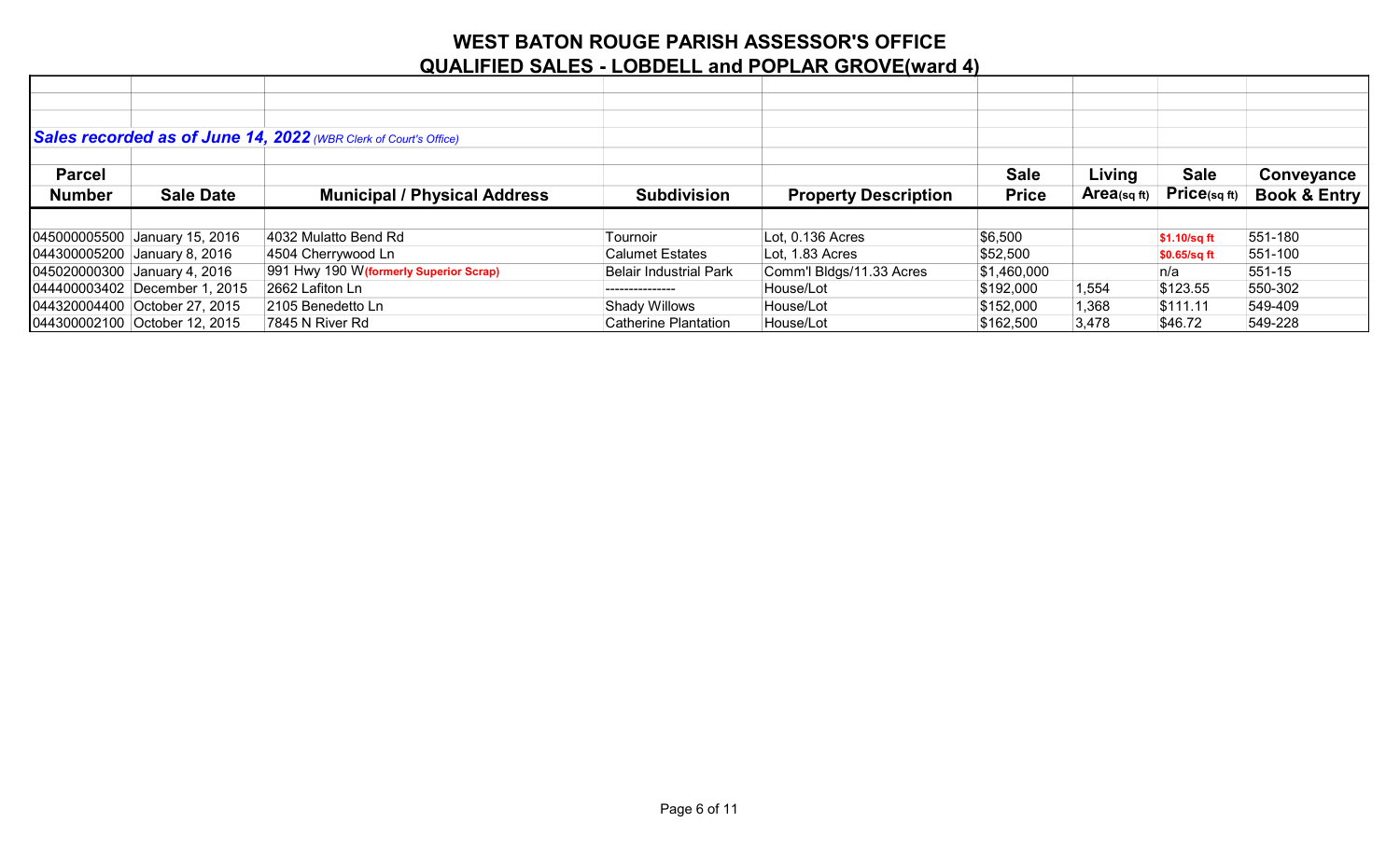|                            |                                                | Sales recorded as of June 14, 2022 (WBR Clerk of Court's Office) |                               |                                |              |            |               |                         |
|----------------------------|------------------------------------------------|------------------------------------------------------------------|-------------------------------|--------------------------------|--------------|------------|---------------|-------------------------|
|                            |                                                |                                                                  |                               |                                |              |            |               |                         |
| <b>Parcel</b>              |                                                |                                                                  |                               |                                | <b>Sale</b>  | Living     | <b>Sale</b>   | Conveyance              |
| <b>Number</b>              | <b>Sale Date</b>                               | <b>Municipal / Physical Address</b>                              | <b>Subdivision</b>            | <b>Property Description</b>    | <b>Price</b> | Area(sqft) | Price(sqft)   | <b>Book &amp; Entry</b> |
|                            |                                                |                                                                  |                               |                                |              |            |               |                         |
|                            | 044330001800 October 5, 2015                   | Kahns Rd                                                         | ---------------               | 7.393 Acres                    | \$14,000     |            | \$1,895/acre  | 549-136                 |
|                            | 044470002800 October 1, 2015                   | 4487 Roseland Dr                                                 | <b>Roseland Trace</b>         | House/Lot                      | \$235,000    | 2,095      | \$112.17      | 549-117                 |
|                            |                                                | 044300005400 September 21, 2015 4476 / 4482 Cherrywood Ln        | <b>Calumet Estates</b>        | Lots(2), 1.8 Acres ea          | \$108,000    |            | \$30,000/acre | 548-521                 |
| 044310005102 July 27, 2015 |                                                | 3010 Main St                                                     | DiBenedetto                   | House/Lot                      | \$198,000    | 1,829      | \$108.26      | 547-248                 |
| 044400005901 July 13, 2015 |                                                | Rosedale Rd(W of Carruth Boy Scout property)                     | ---------------               | 24.463 Acres                   | \$473,117    |            | \$19,340/acre | 546-680                 |
| 044470010400 July 7, 2015  |                                                | 3993 Roseland Dr                                                 | <b>Roseland Trace</b>         | House/Lot                      | \$223,000    | 2,487      | \$89.67       | 546-609                 |
| 044470009400 July 2, 2015  |                                                | 142 Rosebud Dr                                                   | Roseland Trace                | House/Lot                      | \$240,000    | 2,257      | \$106.34      | 546-523                 |
| 044320005800 June 3, 2015  |                                                | 2134 Benedetto Ln                                                | Shady Willows                 | House/Lot                      | \$158,700    | 1,574      | \$100.83      | 546-49                  |
| 044320003700 May 29, 2015  |                                                | 2237 Benedetto Ln                                                | Shady Willows                 | House/Lot                      | \$170,000    | 1,592      | \$106.78      | 545-675                 |
| 044400004200 May 4, 2015   |                                                | 2160 Lobdell Hwy                                                 | ---------------               | Comm'l Bldg/Lot                | \$284,500    |            | n/a           | 545-10                  |
|                            | 044300007200 March 25, 2015                    | 1234 Cajun Dr                                                    | Parr Industrial Complex       | Comm'l Lots(11)                | \$385,000    |            | \$1.00/sq ft  | 543-475                 |
|                            | 044470004700 February 19, 2015                 | 4141 Roseland Dr                                                 | <b>Roseland Trace</b>         | Lot                            | \$41,500     |            | \$2.51/sq ft  | 542-532                 |
|                            | 044410007600 February 12, 2015                 | 1160 Teds Ln                                                     |                               | House/Lot                      | \$46,500     | 1,979      | \$23.50       | 542-466                 |
|                            | 045020003203 January 16, 2015                  | 3822 Hwy 1 N                                                     | <b>Belair Industrial Park</b> | Comm'l Bldg/Lot                | \$140,000    |            | n/a           | 542-52                  |
|                            | 044320004700 January 5, 2015                   | 2059 Benedetto Ln                                                | Shady Willows                 | House/Lot                      | \$149,900    | 1,376      | \$108.94      | 541-546                 |
|                            | 045100004800 December 29, 2014 Hwy 1 N         |                                                                  | ---------------               | 84.57 Acres, Agricultural Land | \$2,321,520  |            | \$27,450/acre | 541-459                 |
|                            | 044470008300 December 5, 2014                  | 130 Jalyn Ln                                                     | <b>Calumet Crossing</b>       | House/Lot                      | \$230,000    | 2,822      | \$81.50       | 541-120                 |
|                            | 045000009607 November 13, 2014 5227 N River Rd |                                                                  | ---------------               | Comm'l Bldg/Lot                | \$330,000    |            | n/a           | 540-481                 |
|                            | 044320003800 November 3, 2014                  | 2227 Benedetto Ln                                                | Shady Willows                 | House/Lot                      | \$175,000    | 1,584      | \$110.48      | 540-264                 |
|                            | 044410001200 September 15, 2014 3624 Kahns Rd  |                                                                  | ---------------               | 1.0 Acre                       | \$23,000     |            | \$23,000/acre | 539-155                 |
|                            |                                                | 045100002700 September 10, 2014 2850 / 2870 Hwy 1 N              | Poplar Grove Ind'l Park       | 5.92 Acres, Industrial Land    | \$580,060    |            | \$97,983/acre | 539-22                  |
|                            | 044470003000 August 18, 2014                   | 4242 Roseland Dr                                                 | <b>Roseland Trace</b>         | Lot                            | \$40,000     |            | \$2.15/sq ft  | 538-150                 |
|                            | 044410000300 August 8, 2014                    | 3768 Kahns Rd                                                    |                               | Lot                            | \$26,000     |            | n/a           | 537-700                 |
| 045020004700 June 30, 2014 |                                                | 3903 N River Rd                                                  | <b>Belair Plantation</b>      | 1.377 Acres                    | \$98,405     |            | \$71,463/acre | 537-43                  |
| 044470005400 June 27, 2014 |                                                | 4233 Roseland Dr                                                 | <b>Roseland Trace</b>         | House/Lot                      | \$283,750    | 2,525      | \$112.38      | 537-17                  |
| 045020003800 June 27, 2014 |                                                | 3924 N River Rd                                                  | <b>Belair Plantation</b>      | House/Lot                      | \$197,200    | 2,533      | \$77.85       | 537-28                  |
| 044320005200 June 25, 2014 |                                                | 2042 Benedetto Ln                                                | Shady Willows                 | House/Lot                      | \$151,000    | 1,462      | \$103.28      | 536-669                 |
| 044470005300 June 13, 2014 |                                                | 4223 Roseland Dr                                                 | <b>Roseland Trace</b>         | House/Lot                      | \$390,000    | 5,379      | \$72.50       | 536-384                 |
| 044320005400 May 19, 2014  |                                                | 2072 Benedetto Ln                                                | Shady Willows                 | House/Lot                      | \$139,900    | 1,537      | \$91.02       | 535-543                 |
| 044320003900 May 5, 2014   |                                                | 2217 Benedetto Ln                                                | <b>Shady Willows</b>          | House/Lot                      | \$180,000    | 1,796      | \$100.22      | 535-286                 |
| 044400007500 May 1, 2014   |                                                | 4551 Rosdale Rd                                                  | ---------------               | House/Lot                      | \$455,000    | 3,915      | \$116.22      | 535-221                 |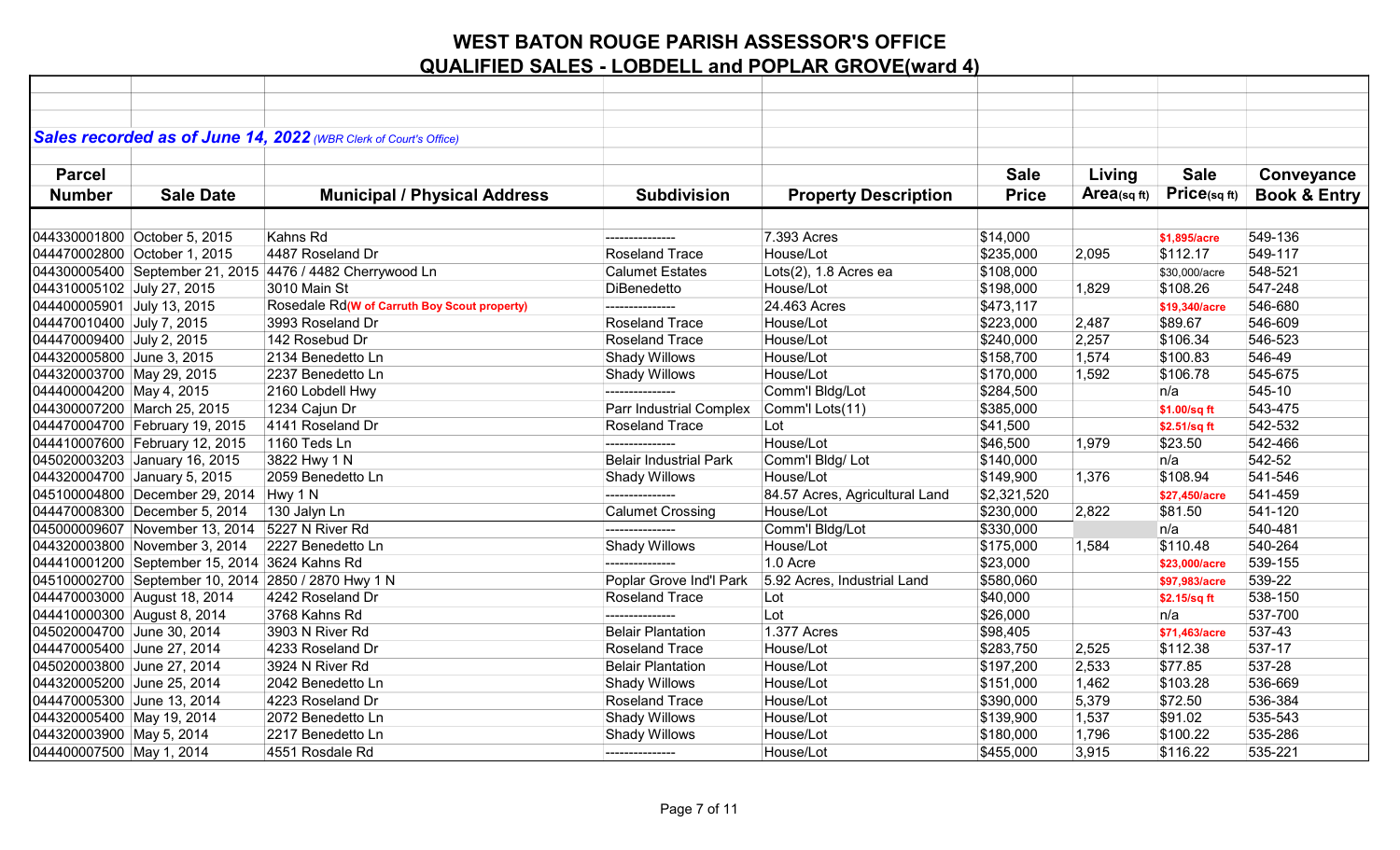|                             |                                                  | Sales recorded as of June 14, 2022 (WBR Clerk of Court's Office) |                            |                              |              |             |                   |                         |
|-----------------------------|--------------------------------------------------|------------------------------------------------------------------|----------------------------|------------------------------|--------------|-------------|-------------------|-------------------------|
|                             |                                                  |                                                                  |                            |                              |              |             |                   |                         |
| <b>Parcel</b>               |                                                  |                                                                  |                            |                              | <b>Sale</b>  | Living      | <b>Sale</b>       | Conveyance              |
| <b>Number</b>               | <b>Sale Date</b>                                 | <b>Municipal / Physical Address</b>                              | <b>Subdivision</b>         | <b>Property Description</b>  | <b>Price</b> | Area(sq ft) | $Price_{(sq ft)}$ | <b>Book &amp; Entry</b> |
|                             |                                                  |                                                                  |                            |                              |              |             |                   |                         |
| 044470000800 April 24, 2014 |                                                  | 143 Rosewood Ct                                                  | <b>Roseland Trace</b>      | House/Lot                    | \$236,000    | 2,487       | \$94.89           | 535-21                  |
| 044300005300 April 23, 2014 |                                                  | 4496 Cherrywood Ln                                               | <b>Calumet Estates</b>     | Lot, 1.75 Acres              | \$64,500     |             | \$36,857/acre     | 535-10                  |
| 044310008300 April 10, 2014 |                                                  | 1358 W Parkway Dr                                                | ---------------            | Lot                          | \$12,000     |             | ∣n/a              | 533-517                 |
|                             | 045000009201 March 28, 2014                      | 4376 N Riverview Rd                                              | Riverview                  | House/Lot                    | \$127,000    | 1,234       | \$102.92          | 533-258                 |
|                             | 044470009400 March 14, 2014                      | 142 Rosebud Dr                                                   | <b>Roseland Trace</b>      | Lot                          | \$37,000     |             | n/a               | 532-561                 |
| 044470001700 March 3, 2014  |                                                  | 4370 Roseland Dr                                                 | <b>Roseland Trace</b>      | House/Lot                    | \$252,000    | 2,080       | \$121.15          | 532-284                 |
|                             | 044320006000 January 7, 2014                     | 2216 Benedetto Ln                                                | Shady Willows              | House/Lot                    | \$115,000    | 1,451       | \$79.26           | 530-495                 |
|                             | 045100001700 November 22, 2013 Safe Energy Dr    |                                                                  | Poplar Grove Plantation    | 8.55 Acres, Industrial Land  | \$275,000    |             | \$32,165/acre     | 528-607                 |
|                             | 044330002900 November 8, 2013                    | 3844 Kahns Rd                                                    | <b>H</b> Blanchard Estates | House/Lot                    | \$35,000     | 1,380       | \$25.36           | 528-337                 |
|                             | 044330001800 November 8, 2013                    | Kahns Rd                                                         | ---------------            | 7.393 Acres                  | \$20,000     |             | \$4,553/acre      | 528-358                 |
|                             | 044330000700 October 14, 2013                    | 1315 Violets Ln                                                  | ---------------            | Mobile Home/Lot              | \$25,000     | 1,064       | \$23.50           | 527-684                 |
|                             | 044320004400 October 4, 2013                     | 2105 Benedetto Ln                                                | Shady Willows              | House/Lot                    | \$135,000    | 1,368       | \$98.68           | 527-531                 |
|                             | 044470003100 September 24, 2013 4232 Roseland Dr |                                                                  | <b>Roseland Trace</b>      | House/Lot                    | \$335,000    | 2,554       | \$131.17          | 527-264                 |
|                             | 044330001700 September 19, 2013 3426 Kahns Rd    |                                                                  | ---------------            | House/Lot                    | \$129,000    | 1,500       | \$86.00           | 527-231                 |
|                             | 045100003100 September 10, 2013 Lot Rd           |                                                                  | Poplar Grove Ind'l Park    | 13.59 Acres, Industrial Land | \$845,000    |             | \$62,180/acre     | 527-52                  |
|                             | 044320005100 August 22, 2013                     | 2022 Benedetto Ln                                                | Shady Willows              | House/Lot                    | \$118,000    | 1,072       | \$110.07          | 526-405                 |
|                             | 044400006800 August 15, 2013                     | 4388 Rebelle Ln                                                  | Gracepoint                 | Lot, 1.0 Acre                | \$70,000     |             | \$70,000/acre     | 526-177                 |
|                             | 045100002600 August 12, 2013                     | 2900 Hwy 1 S                                                     | Poplar Grove Ind'l Park    | 5.82 Acres, Industrial Land  | \$570,418    |             | \$98,010/acre     | 526-148                 |
|                             | 044400006500 August 1, 2013                      | 4464 Rebelle Ln                                                  | <b>Grace Point</b>         | House/Lot                    | \$215,000    | 1,707       | \$125.95          | 526-42                  |
| 044320004500 July 26, 2013  |                                                  | 2079 Benedetto Ln                                                | Shady Willows              | House/Lot                    | \$136,000    | 1,470       | \$92.52           | 525-638                 |
| 045100000100 July 25, 2013  |                                                  | 3142 N River Rd(Poplar Grove Plantation)                         | Poplar Grove Plantation    | Houses(2) / 5.42 Acres       | \$409,000    |             | n/a               | 525-618                 |
| 045100004403 July 3, 2013   |                                                  | Safe Energy Dr                                                   | Poplar Grove Ind'l Park    | 5.0 Acres, Industrial Land   | \$60,000     |             | \$12,000/acre     | 525-347                 |
| 045100004402 July 1, 2013   |                                                  | Safe Energy Dr                                                   | Poplar Grove Ind'l Park    | 7.546 Acres, Industrial Land | \$174,000    |             | \$23,337/acre     | 525-289                 |
| 044300004700 June 14, 2013  |                                                  | 4515 Cherrywood Ln                                               | <b>Calumet Estates</b>     | Lot, 1.15 Acres              | \$60,000     |             | \$52,175/acre     | 525-26                  |
| 044320005700 May 6, 2013    |                                                  | 2124 Benedetto Ln                                                | <b>Shady Willows</b>       | House/Lot                    | \$138,000    | 1,581       | \$87.29           | 523-429                 |
| 044310003600 May 1, 2013    |                                                  | 3244 Main St                                                     | DiBenedetto                | House/Lot                    | \$210,000    | 2,221       | \$94.55           | 523-330                 |
| 044400005100 April 12, 2013 |                                                  | 1542 Lobdell Hwy(adjacent to KrawDaddy's Casino)                 | ---------------            | Lot, 0.766 Acres             | \$168,000    |             | \$5.03/sq ft      | 522-672                 |
| 044300005900 April 5, 2013  |                                                  | 4467 Cherrywood St                                               | <b>Calumet Estates</b>     | Lot, 1.75 Acres              | \$67,500     |             | \$38,570/acre     | 522-571                 |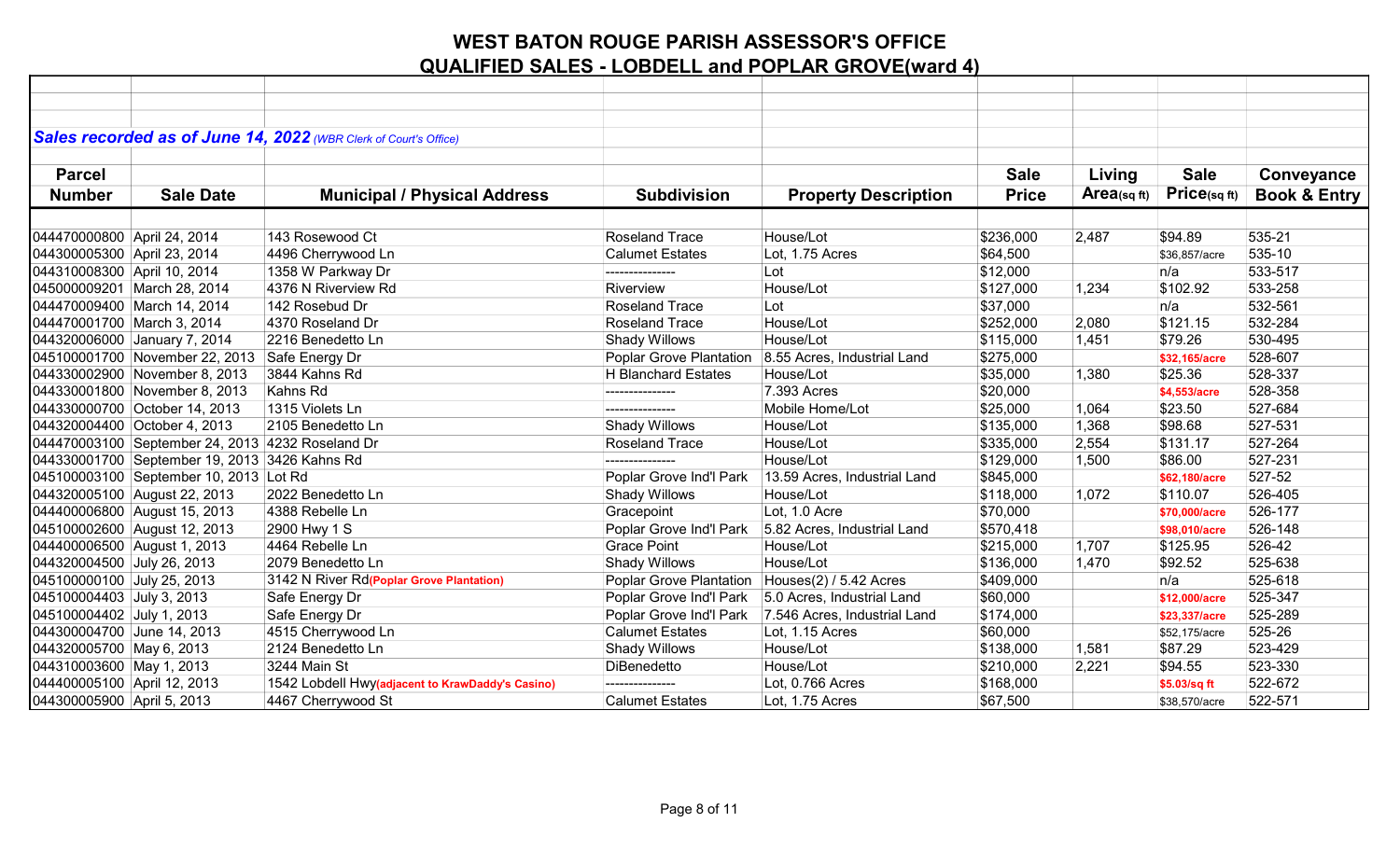|                             |                                                   | Sales recorded as of June 14, 2022 (WBR Clerk of Court's Office)                |                               |                              |              |            |               |                         |
|-----------------------------|---------------------------------------------------|---------------------------------------------------------------------------------|-------------------------------|------------------------------|--------------|------------|---------------|-------------------------|
|                             |                                                   |                                                                                 |                               |                              |              |            |               |                         |
| <b>Parcel</b>               |                                                   |                                                                                 |                               |                              | <b>Sale</b>  | Living     | <b>Sale</b>   | Conveyance              |
| <b>Number</b>               | <b>Sale Date</b>                                  | <b>Municipal / Physical Address</b>                                             | <b>Subdivision</b>            | <b>Property Description</b>  | <b>Price</b> | Area(sqft) | Price(sqft)   | <b>Book &amp; Entry</b> |
|                             |                                                   |                                                                                 |                               |                              |              |            |               |                         |
| 044300004900 April 2, 2013  |                                                   | 4534 Cherrywood Ln                                                              | <b>Calumet Estates</b>        | Lot, 1.63 Acres              | \$64,300     |            | \$39,450/acre | 522-513                 |
|                             | 044310002100 March 14, 2013                       | 3032 Ross St                                                                    | DiBenedetto                   | House/Lot                    | \$130,000    | 1,812      | \$71.74       | 522-207                 |
|                             | 044310006400 February 25, 2013                    | 2812 Lobdell Hwy                                                                |                               | House/Lot                    | \$44,800     | 1,506      | \$29.75       | 521-491                 |
|                             | 044460003000 January 14, 2013                     | Ewing Ln                                                                        | ---------------               | Lot, 1.812 Acres             | \$25,000     |            | n/a           | 520-546                 |
|                             | 045010001500 December 27, 2012 1132 Hwy 190 W     |                                                                                 | <b>Belair Industrial Park</b> | Comm'l Bldg/Land             | \$350,366    |            | n/a           | 520-292                 |
|                             | 045110010600 December 21, 2012 558 Faye Av        |                                                                                 | Sunrise                       | Houses(2)/Lots(5)            | \$622,500    |            | n/a           | 520-76                  |
|                             | 044300007100 December 17, 2012 1284 Cajun Dr      |                                                                                 | Parr Industrial Complex       | Comm'l Lot                   | \$25,000     |            | n/a           | 519-586                 |
|                             |                                                   | 044400005200 December 14, 2012 1510 Lobdell Hwy(adjacent to KrawDaddy's Casino) | ---------------               | Lot, 0.587 Acres             | \$100,000    |            | \$3.90/sq ft  | 519-573                 |
|                             | 044400002800 November 30, 2012 3040 Lafiton Ln    |                                                                                 | ---------------               | House/Lot                    | \$150,000    | 1,522      | \$98.55       | 519-250                 |
|                             | 044300006000 November 21, 2012 4467 Cherrywood St |                                                                                 | <b>Calumet Estates</b>        | Lot, 1.58 Acres              | \$65,800     |            | \$41,645/acre | 519-165                 |
|                             | 044470010000 November 19, 2012 4006 Roseland Dr   |                                                                                 | <b>Roseland Trace</b>         | House/Lot                    | \$294,000    | 2,316      | \$126.94      | 519-103                 |
|                             | 044310000500 November 2, 2012                     | 3351 Lydia St                                                                   |                               | House/Lot                    | \$152,000    | 2,047      | \$74.26       | 518-531                 |
|                             | 04500011000 October 30, 2012                      | 1645 Hwy 190 W                                                                  | Viola Plantation              | 1.12 Acres, Comm'l Land      | \$82,000     |            | \$73,215/acre | 518-471                 |
|                             | 044320004600 October 24, 2012                     | 2069 Benedetto Ln                                                               | <b>Shady Willows</b>          | House/Lot                    | \$135,000    | 1,397      | \$96.64       | 518-400                 |
|                             | 044470009400 October 12, 2012                     | 142 Rosebud Dr                                                                  | Roseland Trace                | Lot                          | \$30,500     |            | n/a           | 518-177                 |
|                             |                                                   | 045000011200 September 26, 2012 1615 Hwy 190 W(Westerner Motel)                 | Viola Plantation              | Comm'l Bldg/Land             | \$530,000    |            | n/a           | 517-494                 |
|                             | 044300004500 September 13, 2012 1224 Plumwood St  |                                                                                 | <b>Calumet Estates</b>        | Lot, 1.36 Acres              | \$62,000     |            | \$45,590/acre | 517-186                 |
|                             | 044460000801 August 24, 2012                      | <b>South of Kahns Rd</b>                                                        | ---------------               | 7.0 Acres, Agricultural Land | \$45,000     |            | \$6,430/acre  | 516-521                 |
|                             | 044310008800 August 10, 2012                      | 1363 Parkway Dr                                                                 | ---------------               | House/Lot                    | \$91,900     | 1,540      | \$59.68       | 515-435                 |
| 044470010400 July 31, 2012  |                                                   | 3993 Roseland Dr                                                                | <b>Roseland Trace</b>         | House/Lot                    | \$280,000    | 2,487      | \$112.59      | 514-396                 |
| 044300004100 July 24, 2012  |                                                   | 1376 Cajun Dr / 1402 Cajun Dr                                                   | Parr Industrial Complex       | Comm'l Lots(2)               | \$70,000     |            | n/a           | 514-219                 |
| 044300006900 July 24, 2012  |                                                   | 1356 Cajun Dr                                                                   | Parr Industrial Complex       | Comm'l Lots(12)              | \$230,000    |            | n/a           | 514-216                 |
| 044310006400 July 10, 2012  |                                                   | 2812 Lobdell Hwy                                                                | ---------------               | House/Lot                    | \$50,789     | 1,506      | \$33.72       | 513-671                 |
| 045010001600 May 14, 2012   |                                                   | 1122 Hwy 190 W                                                                  |                               | Comm'l Bldg/Land             | \$362,000    |            | n/a           | 512-180                 |
| 044470009300 April 24, 2012 |                                                   | 143 Rosebud Dr                                                                  | <b>Roseland Trace</b>         | House/Lot                    | \$295,000    | 2,241      | \$131.64      | 511-433                 |
| 044310004301 April 4, 2012  |                                                   | Lydia St                                                                        | ---------------               | Lot, 0.723 Acres             | \$43,000     |            | \$59,475/acre | 511-142                 |
| 044400002900 April 3, 2012  |                                                   | 3024 Lafiton Ln                                                                 |                               | Mobile Home/Lot              | \$27,200     |            | n/a           | 511-137                 |
| 044310004700 March 1, 2012  |                                                   | 2908 Nicholas St                                                                |                               | House/Lot                    | \$155,000    | 1,296      | \$119.60      | 510-365                 |
|                             | 045000007400 February 28, 2012                    | 4213 N Riverview Rd                                                             | Riverview                     | Mobile Home/Lot              | \$45,000     | 1,376      | \$32.70       | 510-322                 |
|                             | 044400006000 February 24, 2012                    | 4545 Rosedale Rd                                                                |                               | House/4.48 Acres             | \$250,000    | 3,296      | \$75.85       | 510-255                 |
|                             | 044300005700 February 13, 2012                    | 4497 Cherrywood St                                                              | <b>Calumet Estates</b>        | Lot, 1.89 Acres              | \$69,000     |            | \$36,508/acre | 510-46                  |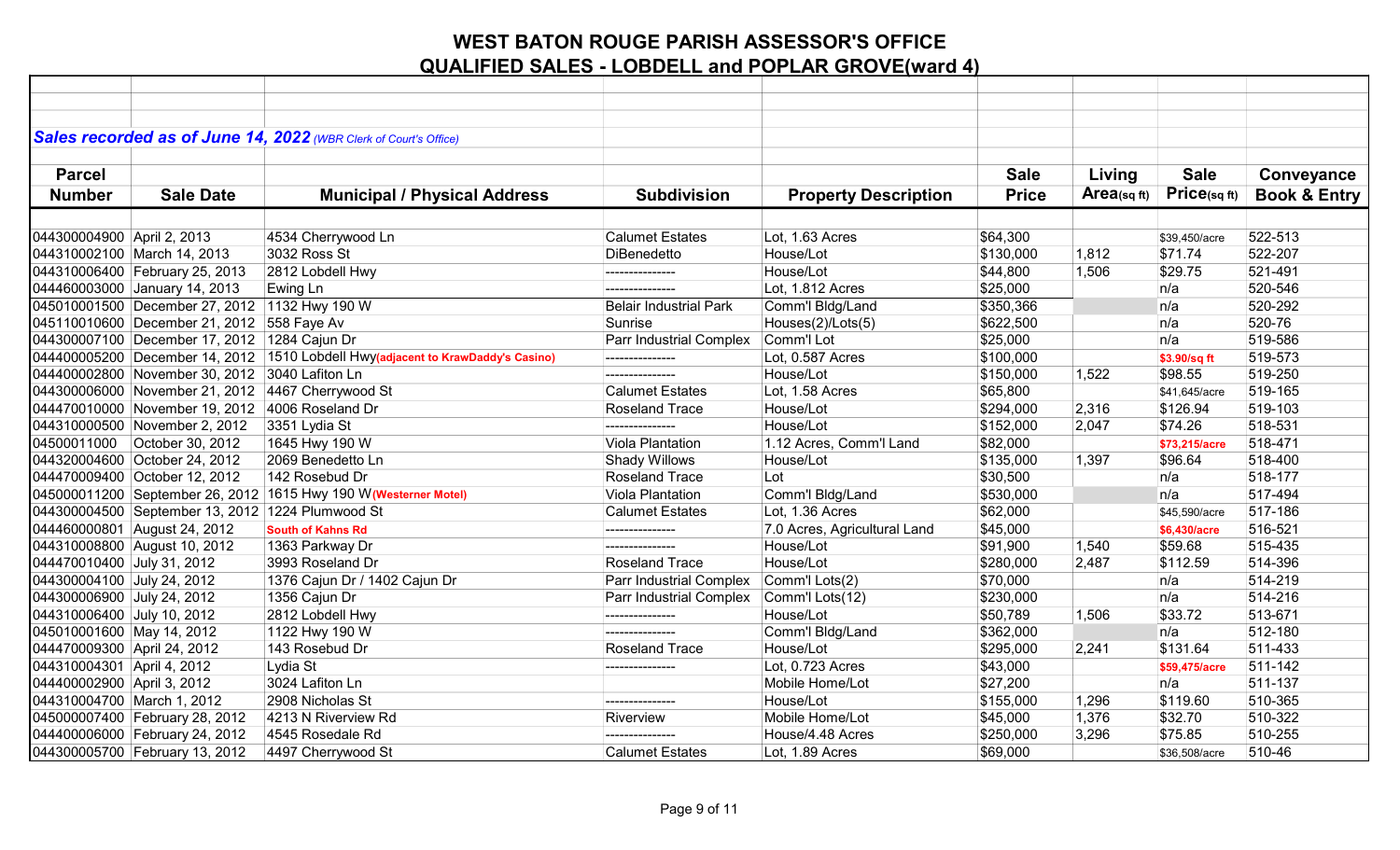|                             |                                                  | Sales recorded as of June 14, 2022 (WBR Clerk of Court's Office) |                               |                                 |              |                |               |                         |
|-----------------------------|--------------------------------------------------|------------------------------------------------------------------|-------------------------------|---------------------------------|--------------|----------------|---------------|-------------------------|
|                             |                                                  |                                                                  |                               |                                 |              |                |               |                         |
| <b>Parcel</b>               |                                                  |                                                                  |                               |                                 | <b>Sale</b>  | Living         | <b>Sale</b>   | Conveyance              |
| <b>Number</b>               | <b>Sale Date</b>                                 | <b>Municipal / Physical Address</b>                              | <b>Subdivision</b>            | <b>Property Description</b>     | <b>Price</b> | $Area$ (sq ft) | Price(sqft)   | <b>Book &amp; Entry</b> |
|                             |                                                  |                                                                  |                               |                                 |              |                |               |                         |
|                             | 044470001500 December 9, 2011                    | 4424 Roseland Dr                                                 | <b>Roseland Trace</b>         | House/Lot                       | \$249,000    | 2,226          | \$111.86      | 508-475                 |
|                             | 044410007300 November 23, 2011 3324 Kahns Rd     |                                                                  | ---------------               | House/Lot                       | \$124,900    | 1,344          | \$92.93       | 508-108                 |
|                             | 045100002100 November 16, 2011 Safe Energy Dr    |                                                                  |                               | 13.064 Acres, Industrial Land   | \$250,000    |                | \$19,136/acre | 507-680                 |
|                             | 044310005200 October 27, 2011                    | 2954 Main St                                                     | <b>DiBenedetto</b>            | House/Lot                       | \$130,000    | 1,612          | \$80.65       | 507-136                 |
|                             | 044470008900 October 25, 2011                    | 115 Jalyn Ln                                                     | <b>Calumet Crossing</b>       | Lot                             | \$49,000     |                | n/a           | 507-110                 |
|                             | 044470000100 September 29, 2011 4550 Rosedale Rd |                                                                  | Roseland Trace                | House/Lot                       | \$254,500    | 2,604          | \$97.73       | 506-353                 |
|                             | 044470000100 September 29, 2011 4550 Rosedale Rd |                                                                  | Roseland Trace                | House/Lot                       | \$254,500    | 2,604          | \$97.73       | 506-356                 |
|                             | 044470000400 September 29, 2011 4520 Rosedale Rd |                                                                  | <b>Roseland Trace</b>         | House/Lot                       | \$219,900    | 2,527          | \$87.02       | 506-370                 |
|                             | 044410000400 September 27, 2011 3758 Kahns Rd    |                                                                  | ---------------               | Mobile Home/Lot                 | \$16,000     |                | n/a           | 506-240                 |
| 044310005000 July 29, 2011  |                                                  | 3030 Main St                                                     | DiBenedetto                   | House/Lot                       | \$136,000    | 1,334          | \$101.95      | 504-545                 |
| 044470005500 May 27, 2011   |                                                  | 4243 Roseland Dr                                                 | <b>Roseland Trace</b>         | House/Lot                       | \$255,000    | 2,024          | \$125.99      | 503-270                 |
| 044300002400 May 3, 2011    |                                                  | 4525 Cherrywood St                                               | <b>Calumet Estates</b>        | Lot, 1.25 Acres                 | \$54,000     |                | \$43,200/acre | 503-48                  |
| 044470004400 April 29, 2011 |                                                  | 4111 Roseland Dr                                                 | <b>Roseland Trace</b>         | Lot                             | \$48,000     |                | n/a           | 503-16                  |
| 044470010600 April 29, 2011 |                                                  | 4013 Roseland Dr                                                 | Roseland Trace                | House/Lot                       | \$280,000    | 2,441          | \$114.71      | 503-19                  |
| 044400001900 April 21, 2011 |                                                  | 3511 Kahns Rd                                                    |                               | 11.305, Acres Agricultural Land | \$150,000    |                | \$13,270/acre | 502-641                 |
| 045000011700 April 19, 2011 |                                                  | 1141 Hwy 190 W(1/2 mile W of Old MS River Bridge)                | ---------------               | 2.59 Acres, Industrial Land     | \$200,000    |                | \$77,220/acre | 502-613                 |
| 044300006400 April 18, 2011 |                                                  | 4456 Cherrywood St                                               | <b>Calumet Estates</b>        | Lot, 1.63 Acres                 | \$60,000     |                | \$36,810/acre | 502-600                 |
| 045100004600 March 1, 2011  |                                                  | Poplar Grove PInt(Due E of Criterion Catalysts)                  | ---------------               | 5.67 Acres, Agricultural Land   | \$140,818    |                | \$24,835/acre | 501-282                 |
|                             | 045000011800 February 15, 2011                   | 1331 Hwy 190 W                                                   | <b>Belair Industrial Park</b> | Comm'l Bldg/Lot                 | \$750,000    |                | n/a           | 501-115                 |
|                             | 045020004400 February 7, 2011                    | 4039 N River Rd                                                  | <b>Belair Plantation</b>      | 1.356 Acres                     | \$65,000     |                | \$47,930/acre | 501-33                  |
|                             | 044410005700 February 2, 2011                    | 3043 Plantation Av                                               | --------------                | Lot/House/Comm'l Bldg           | \$90,000     |                | n/a           | 500-694                 |
|                             | 045020003900 January 27, 2011                    | 4002 N River Rd                                                  | <b>Belair Plantation</b>      | House/Lot                       | \$225,000    | 2,447          | \$91.95       | 500-652                 |
|                             | 044300001500 January 24, 2011                    | 3031 Hwy 190 W (former Lobdell Wrecking yard)                    | --------------                | 8.63 Acres                      | \$172,500    |                | \$19,988/acre | 500-613                 |
|                             | 044470000800 January 3, 2011                     | 143 Rosewood Ct                                                  | Roseland Trace                | House/Lot                       | \$235,000    | 2,487          | \$94.49       | 500-309                 |
|                             | 044400005901 December 14, 2010                   | Rosedale Rd(W of First Baptist Church of PA)                     | ---------------               | 4.673 Acres                     | \$94,900     |                | \$20,308/acre | 500-103                 |
|                             | 044300007000 December 9, 2010                    | 1284 / 1326 Cajun Dr                                             | Parr Industrial Complex       | Comm'l Lots(2)                  | \$85,664     |                | \$1.25/sq ft  | 499-607                 |
|                             | 045000011200 November 4, 2010                    | 1615 Hwy 190 W(Motel)                                            | ---------------               | Comm'l Bldg/Land                | \$350,000    |                | n/a           | 498-378                 |
|                             | 044460003200 October 28, 2010                    | Ewing Ln                                                         | ---------------               | Lot, 0.545 Acres                | \$55,000     |                | n/a           | 498-276                 |
|                             | 045000006800 October 25, 2010                    | 4355 N Riverview Dr                                              | Riverview                     | House/Lots                      | \$200,000    | 1,471          | \$135.96      | 498-83                  |
|                             | 044460003300 October 14, 2010                    | 1575 Ewing Ln                                                    | ---------------               | Lot, 0.551 Acres                | \$13,000     |                | n/a           | 497-628                 |
|                             | 044300001000 August 24, 2010                     | 3022 Hwy 190 W                                                   | ---------------               | 7.62 Acres/Comm'l Bldg          | \$160,000    |                | n/a           | 496-548                 |